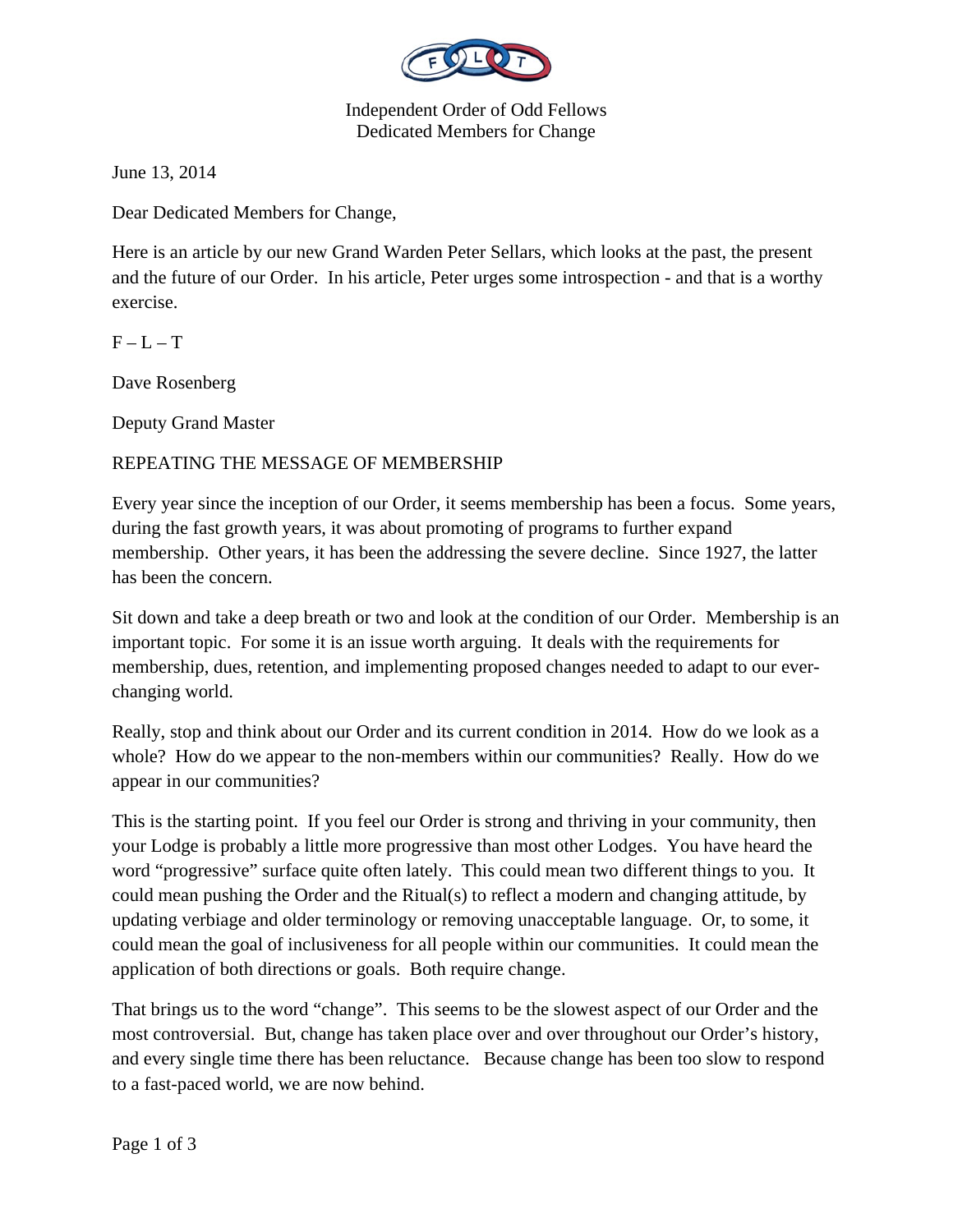

Independent Order of Odd Fellows Dedicated Members for Change

If you think our Order never needs to change, and that you are one of those folks who say to those advocating change, "then you should not have joined." Think again. Take that deep breath again. I joined when this was an exclusively male organization. I learned from the oldest members and I taught our membership the Ritual when I was a Grand Instructor – three times in fact. I know that change must occur if we want to enjoy our Order. Our late Brother Don Smith, with whom I was a friend, also realized change was needed. We want our Order to survive and flourish and not become one of those numerous other organizations that just faded away.

Over the past few decades, the Odd Fellows have removed restrictive requirements from our membership, but only after miles of dialogue and the wasting of valuable time. Here is an example of our jurisdiction wasting time: In 1965, the Sovereign grand Lodge was redefining the term "white blood", moving toward the removal of that term. But, here in California, the term was being defined as "a person of pure Polynesian, Chinese, Japanese, or Korean blood, or such bloods mixed with Caucasian blood, shall be considered as of full white blood." (Section 717 of the Code of California Odd Fellows Digest) While progress is being made at Sovereign Grand Lodge (SGL), it seems we are still wasting our time. Once SGL implements a change to modernize or is in the process of making changes, we need to accept and implement those changes.

I bring this up because of the many other changes that have been available to us. And yet, each year we spin our wheels and argue about moving toward what has already been changed by SGL. Here are some more examples: A few years back, I presented legislation to allow 16 year olds to join our Lodges because SGL allow it to occur. During the sessions, the reluctance for change was evident. Still, the legislation passed. Why the reluctance? Another example. This past session (2014), a conformity change was presented to the body, so that our Code would be updated. Despite the change having already been implemented by SGL, our Grand Body voted it down. The change by SGL was a progressive change, but the majority of our representatives voted it down. The particular passage in question involved changing or removing an upper case "The" and "A" as it related to religious ideology. This was a sensitive topic for many members, but it still was a non-progressive reaffirmation to remain in the past. Despite what our Grand Body decided, the proponent of the legislation can use the lower case passages and be in compliance with SGL. We move at a snail's pace.

Some changes have been mandatory, such as allowing women to join the Odd Fellows Lodges (2001). Still, to this day, we have Lodges with no women. Okay. It may not be an issue to those members in those Lodges, but it is not progressive and it does not reflect the direction of our society. There have been many changes to our Rituals, too. We allow the use of videos of in place of a physical degree. The officers' charges have been changed, from the Vice Grand's charge, to whom we offer the sign, to removing the alter, and more. But, we are still far behind